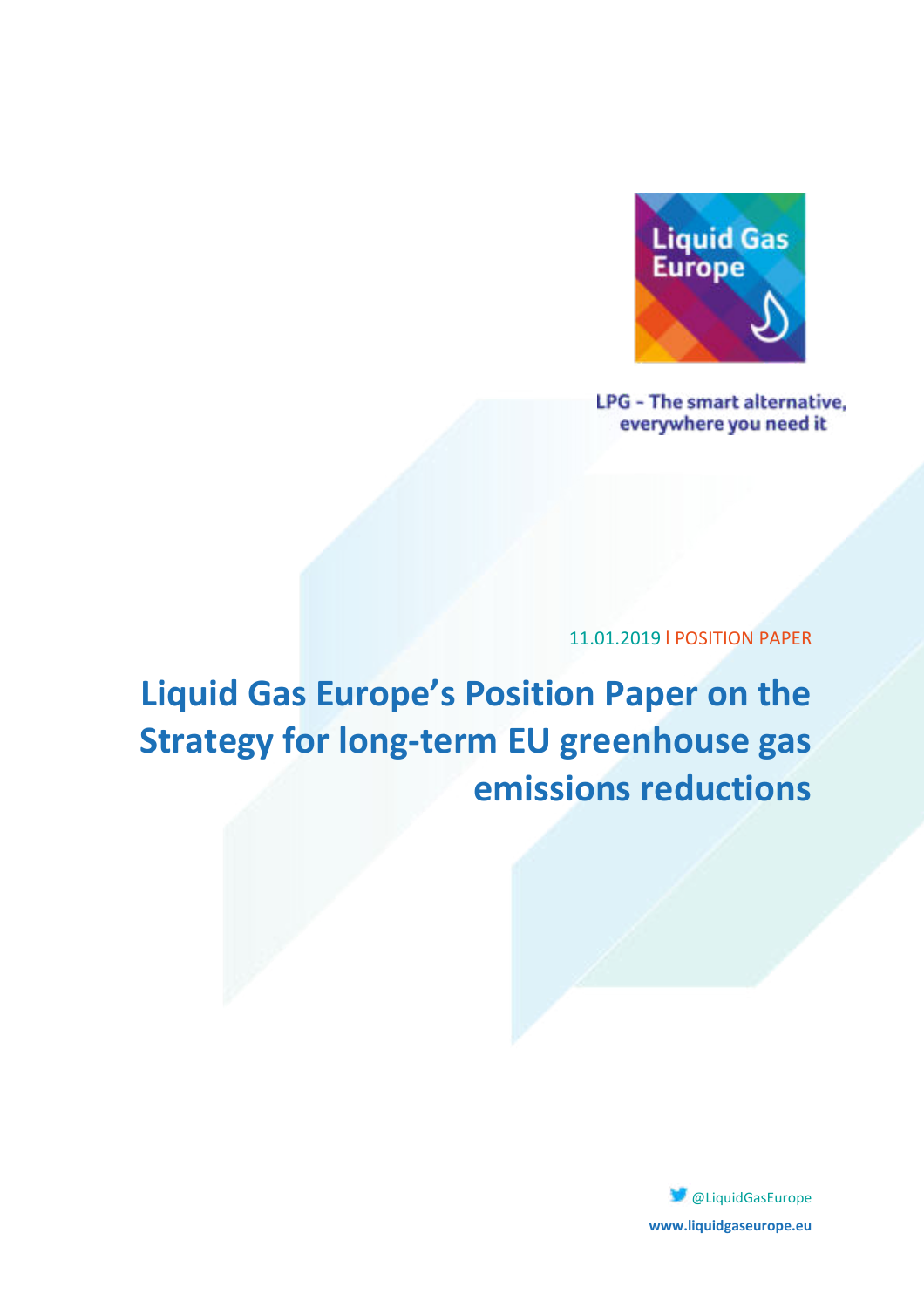Position Paper **l Liquid Gas Europe's Position Paper on the Strategy for long-term EU greenhouse gas emissions reductions** 



On 28 November, the European Commission issued a Communication titled "A Clean Planet for all", outlining its vision for long term decarbonisation. The European LPG industry would like to share some suggestions to the European Parliament to make sure the EU decarbonisation strategy can effectively deliver the best possible results for European citizens and businesses.

Air pollution is a silent killer in Europe, it causes 400 000 premature deaths in the EU and is considered by the World Health Organisation as the biggest environmental risk to health in the EU. Man-made air pollution is generated by the combustion of fuels, hence improving energy efficiency or switching to less polluting fuels can greatly help addressing this problem.

For this reason, we firmly believe that climate change and air pollution are two sides of the same coin and that there are plenty of no-regret options that can help cutting both greenhouse gas and pollutant emissions simultaneously, both in the short-medium term and in the long term.

## **1. Europe's best kept secret: the environmental impact of the heating sector**

Heating our homes and our offices is responsible for a large share of EU's greenhouse gas and pollutant emissions. 14% of EU's CO2 emissions and 57% of EU's particulate matter emissions have been generated by that sector in 2016. EU policies have been ineffective in improving its environmental profile particularly as regards air pollution as, over the past 10 years, PM emissions only decreased by 4%.

One of the key reasons for the high environmental impact of the sector is that solid and liquid fuels (i.e. coal, peat, heating oil and solid biomass) represent today 21% of the energy mix in the heating sector. The use of these fuels is connected to much higher pollutant emissions than gaseous fuels or electricity. These fuels are mostly used in rural areas, where the natural gas grid is generally unavailable, and where they represent roughly 2/3 of the energy mix.

### **2. Rural areas need a dedicated approach**

The "electrification of everything", which implies vastly strengthening the existing distribution grid, seems a hardly realistic option in rural areas considering that the existing electric networks would require huge investments for taking the necessary increased load and for optimising its distribution.

As rural households represent 17% of the total number of houses in the EU and considering their comparatively higher environmental impact, we believe that any strategy aimed at improving the environmental performance of the heating sector cannot ignore the specificities of rural areas. We therefore very much welcome the recent initiative from the European Parliament to promote an "EU Agenda for Rural, Mountainous and Remote Areas" 2018/2720(RSP), but regret that this problematic was not at all referred to in the Commission strategy.

We expect that the trend, which is leading to a more decentralised energy system, where prosumers, users locally producing renewable energy would take a larger role, will be more marked in rural areas.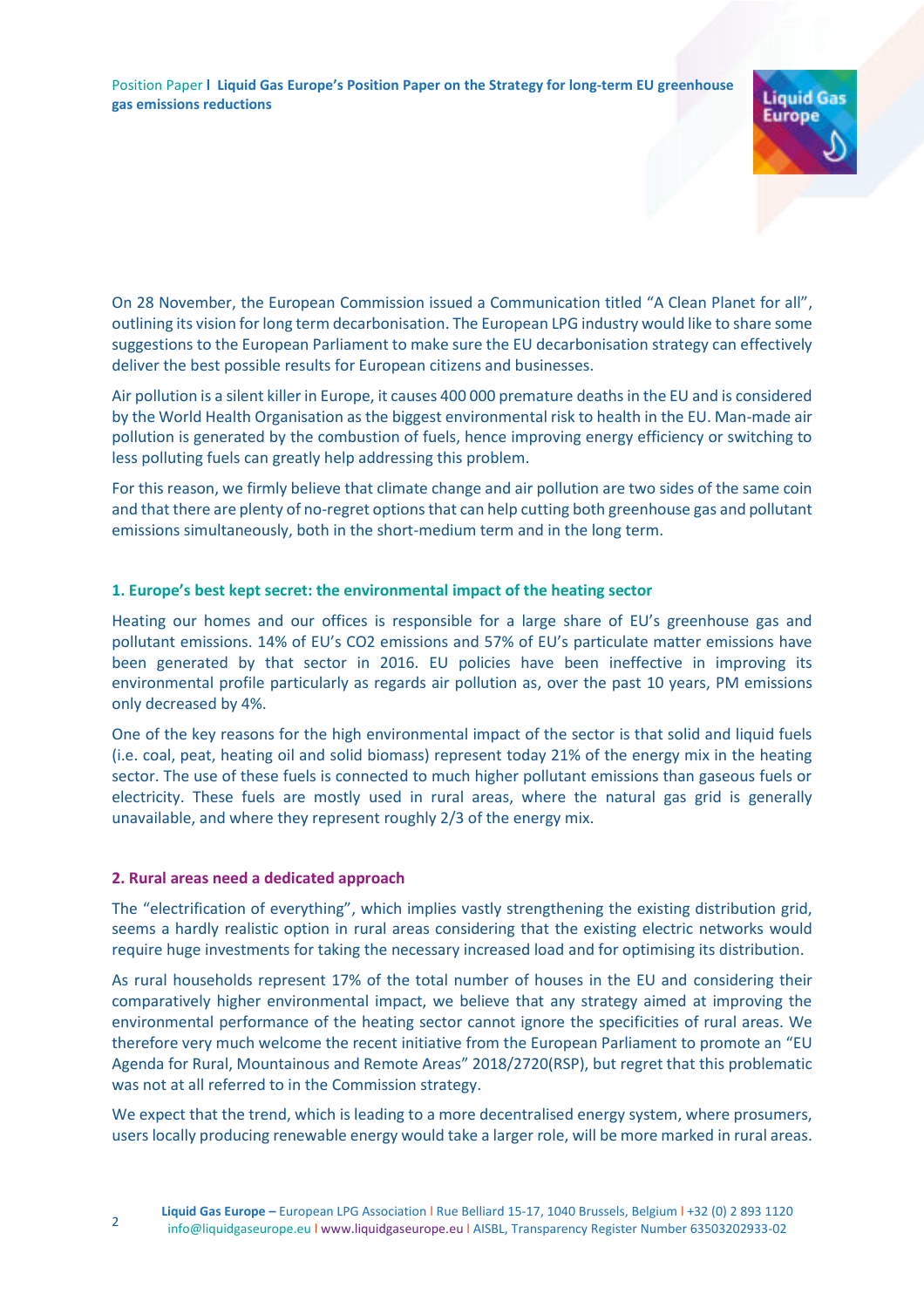

The reason is that rural houses tend to be larger, hence they can more easily accommodate renewable technologies, such as solar panels. Due to the intermittent nature of decentralised renewable electricity, the move towards this model will also require the inclusion of low-carbon fuels to act as a partner or back-up.

# **3. LPG and renewable LPG: the keys to decarbonising rural heating**

Being a clean burning fuel and having much lower CO2 emissions than most energy options available in rural areas, LPG has a role to play in the decarbonisation of the heating sector. Simply switching from a conventional coal or oil boiler to a condensing LPG one can reduce CO2 emissions by 50% or 25%, respectively, without compromising on the house's thermal comfort. At the same time, LPG boilers emit 80-99% less particulate matter than boilers relying on solid and liquid fuels.

These benefits further increase when LPG is used in cutting edge appliances, such as micro-CHP's, or in combination with renewable technologies, such as solar panels and gas heat pumps.

In addition, renewable LPG, which has recently been launched into the market, can further increase these benefits, as it has up to 94% less CO2 emissions compared to its conventional equivalent. The gradual increase of the renewable content in LPG will have no impact on the end-user as it can be used with the same appliances, engines as conventional LPG. Now available in modest quantities, reputable studies concluded that there is sufficient non-food feedstock so that the industry can possibly satisfy 100% of the LPG demand with renewable LPG by 2050. However, legal clarity and policy support will be needed to achieve this result.

# **4. Transport should be fixed, too**

In 2016, road transport was responsible for 25% of EU's greenhouse gas emissions and for 39% and 10% of EU's NOx and PM emissions respectively. The sector's environmental impact is related to its heavy reliance on conventional fuels, i.e. petrol and diesel, which represent 97% of the fuel mix in the EU. Rolling out alternative fuels could greatly help to reduce the environmental footprint of the sector.

Today, LPG is the most popular alternative fuel in Europe. With 8 million vehicles on EU's streets, LPG already contributes to the Union's decarbonisation and air quality agenda by delivering important benefits. Recent emission tests ran under real driving conditions show that LPG vehicles produce 98% less NOx emissions than diesel cars. In addition, they emit 90% less particulates and 45% less carbon monoxide than gasoline cars.

A well-to-wheel analysis by the EU's Joint Research Centre, EUCAR and CONCAWE, which is used as a reference for the EU's Fuel Quality Directive, shows that LPG also has evident benefits in terms of greenhouse gas emissions. The study highlights that LPG vehicles produce 23% less well-to-wheel GHG emissions than diesel and 21% less than petrol. In the future, these benefits will significantly increase, when renewable LPG will be rolled out in large quantities and become dominant in the LPG mix.